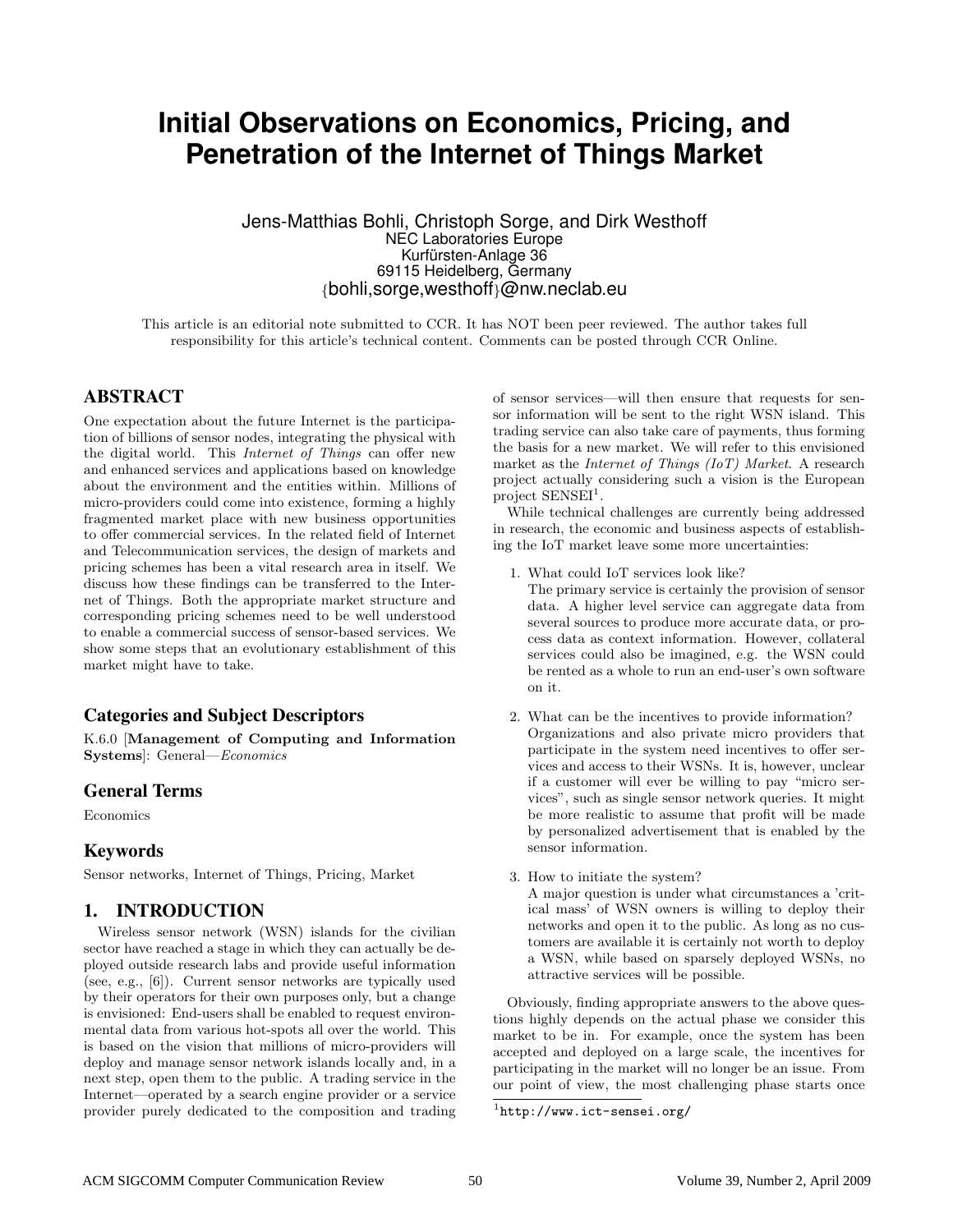most technical problems have been solved, but the system is only used by technical experts. How can additional players, wishing to make profit, be attracted?

The following sections will try to find answers to these questions. We start by identifying the players in the IoT market (section 2). Next, we discuss strategies of these players, in particular concerning the pricing of services, in section 3. While these considerations assume an existing market, specifics of the bootstrapping phase are discussed in section 4. We conclude this paper in section 5.

# 2. ENTITIES IN THE IOT MARKET

This section describes the entities we anticipate to play a role in a future WSN market. These are i) providers of sensor information or services that base on sensor information, ii) consumers querying information or iii) intermediaries who provide the market platform to connect providers and customers.

### 2.1 Providers

We can think of two categories of service providers: Those providing raw sensor information and those building higher level services.

### *2.1.1 Sensor Information*

Sensors and sensor networks are the source of information. Some of them include just a single or a few sensors, others will probably be based on larger-scale wireless sensor networks. Sensor information is already widely used for many purposes. Sensors and sensor networks that are deployed or planned come in different sizes and shapes. For example, hobby meteorologists measure temperature and humidity in their garden; vehicles sense information about road condition, their own location, and velocity; roadside sensor networks can provide information about road conditions to increase traffic safety. On a large scale, (mostly wired) sensor networks are already used to monitor critical infrastructures or industrial processes in SCADA systems. While these will probably remain closed systems, other networks may be open for the public—e.g. city administrations gathering data about free parking spots, water and shipping authorities monitoring water levels, or other environmental monitoring systems.

The vision of the Internet of Things assumes that a large number of objects that will be produced in the future will include a networking device. There can be cheap objects which only announce their presence as well as high-class objects which will also provide information about their status and environment. As described above, various sensor systems are already deployed even today. It can be expected that the number of sensor operators will grow further. The sensor systems are deployed by individuals or organizations for their own purposes. Indeed, without a specific need for this information, it might not be worth to invest in collecting this information. However, once raw information is produced by those sensor systems, it can well be supplied in a global sensor information system. In an IoT market, those sensor network operators would offer their information in a world-wide system for customers interested in the information or businesses offering their customers services that can be improved by access to the sensor information. Potential privacy implications can be resolved by pre-processing the data or providing them with an according policy. This motivates the importance of micro providers. We summarize this in

> **Thesis 1:** On the supply side of the  $I \circ T$ market, micro providers will play an important role.

### *2.1.2 Composed Services*

Another aspect of the IoT market is the availability of higher level (composed) services than the raw information made available by the micro providers. This raw information, being provided by a specific sensor or sensor network, can be the temperature at a defined spot, the traffic density on a road segment, or the workload on a specific machine. High-level information services can be offered by aggregating this kind of data. Information from separate sensors and sensor networks in different domains can be evaluated to get information on a larger scale or about events that need several sensors' information to detect. Besides the pure aggregation of information, many kinds of services can be enabled or enhanced by sensor information. One can, for example, think of a calendar of events giving recommendations for spare-time activities based on information on the weather or congestion.

> Thesis 2: Sensor information should be made available on an open platform to allow everyone to offer higher level services.

It should be possible for everyone to collect necessary data and process them to offer a new service. By this, creativity and effort of many participants can be used to generate a higher value of the system. Similarly to micro providers on the sensor level, micro providers for composed services will appear.

Of course, data providers themselves are free to build their own services on top of the information they provide—and some of them already do. Water and shipping authorities, for example, publish water levels on web pages and derive flood forecasts. Still, making the original sensor readings available for processing by others makes sense, as it allows third parties to compose services.

### 2.2 Consumers

Consumers request information or services, which they use for their own advantage. The above-mentioned service providers are providers and consumers at the same time: They consume lower level services and raw information to provide their customers higher level services.

Consumers wanting to use information services will probably be interested in more than a single sensor reading. In general terms, information services have a higher utility for their users

- the more information sources there are available
- the more high-level services are composed of the single information services.

We will deal with other aspects influencing the consumers' valuation in the following sections.

### 2.3 Intermediaries and service providers

Understanding potential market structures of future WSN markets may be eased when having a look at the transaction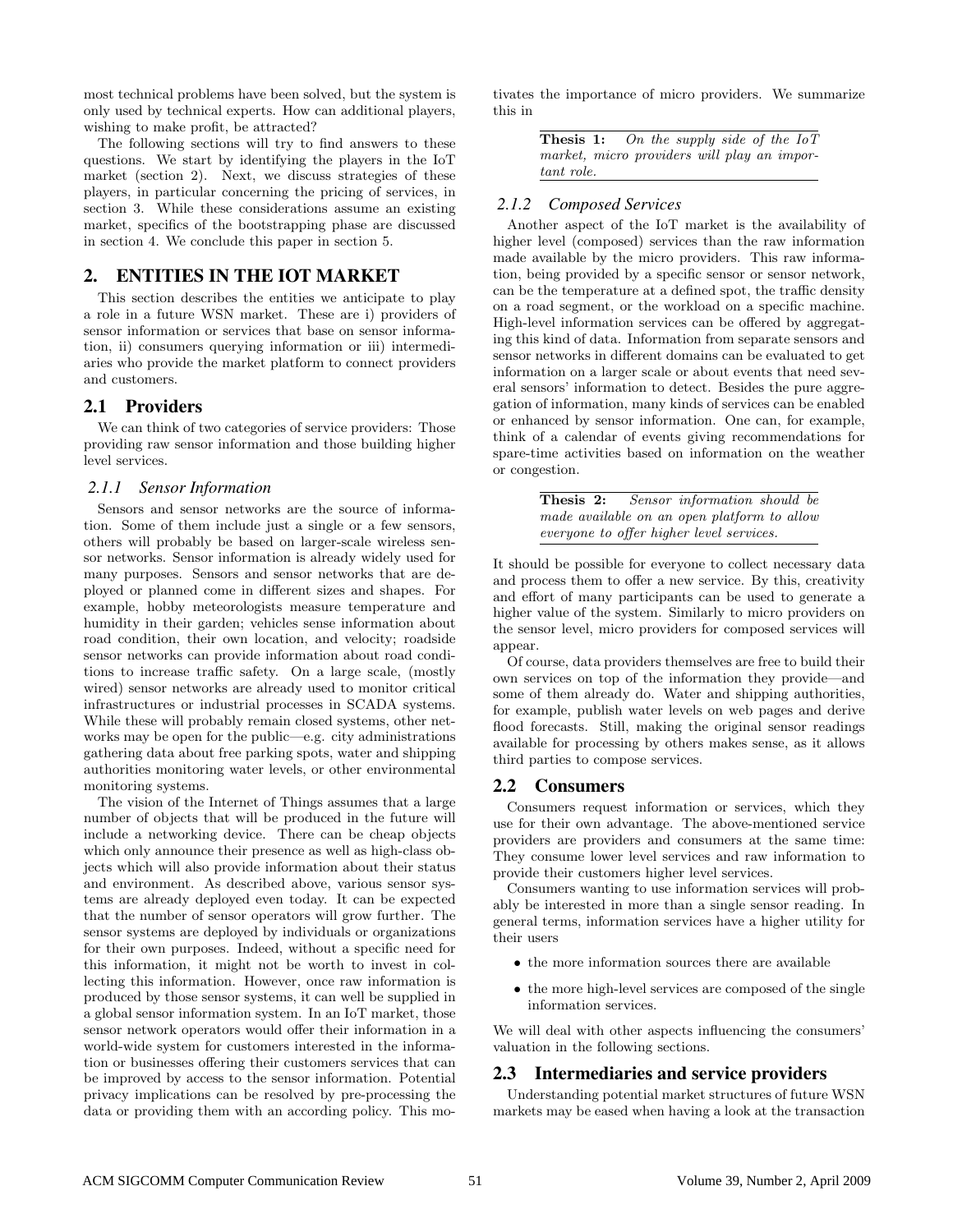cost theory of the firm. This theory has been suggested by Coase [4] in 1937, but is still used today to explain certain phenomena in business management (see, e.g., [1]). Basically, the theory explains why firms exist instead of coordinating all actions in an economy using the price mechanism. Consider, for example, engineers designing a car. In theory, they could sell each development separately instead of having a permanent contract. The reason for not using the price mechanism both in this example and in general is that transaction costs would be too high. For example, the mentioned engineers would have to regularly negotiate new contracts, and the car manufacturers would invest more time in the search for new ideas. Coordinating the production of any complex good (like a car) would become prohibitively expensive without the existence of firms. As a result, we can state that, especially for large economic systems, the price mechanism alone does not suffice; instead, coordination has to be achieved by introducing firms or intermediaries.

Transaction cost theory also applies to the provision of WSN services: If consumers interact with a large number of WSN island providers or service providers, they will not be willing to conclude hundreds of individual contracts moreover, the transaction costs caused would probably become too high. Therefore,

> Thesis 3: Intermediaries are needed as coordinating central structures on the IoT market.

These intermediaries make it possible for consumers and for providers to have only one business partner each. Intermediaries can take care of authentication, authorization, accounting and billing, and the infrastructure needed to find appropriate services.

In addition, most users will find a system more useful if they do not just receive individual sensor readings. Composed services, as discussed in section 2.1.2, can add significant value. So, besides the WSN island providers, there is also a need for providers of composed services. These might be identical to the above-mentioned intermediaries, but in principle, this is not necessary.

# 3. PRICING SCHEMES AND STRATEGIC BEHAVIOR

Finding a pricing scheme that is suitable for consumers, micro providers and intermediaries is a challenging task. We have a look at existing insights from information economy first and then try to apply them to pricing for WSN-based services.

### 3.1 Pricing schemes in the information economy

Pricing of information goods is different from traditional pricing, e.g. for physical goods: While fixed costs for information goods tend to be high, the marginal costs for producing additional units of the same good are typically close to zero. Therefore, cost-based pricing does not help. However, some instruments have been described by economists as being particularly suitable for information goods (for a good overview, see [9]). Price discrimination describes the attempt to charge different prices, depending on the customers' willingness to pay. Since customers do not tend to reveal the fact that they are willing to pay a high price, tricks like versioning are applied: The same basic good is sold in different versions, e.g. highly accurate sensor readings and (intentionally) fuzzy measurements. While the costs may be the same (or, in some cases, even higher for the lower quality version), the high quality version can be sold at a high price, while the low quality version can generate additional revenues from customers with a low willingness to pay. In the IoT market, the freshness of information will often be important, so the low quality version might just be a bit older (the same principle has been applied in the context of stock quotes before [9]). Another mechanism is bundling, i.e. selling two ore more goods as a set (see [10] for guidelines on bundling applicable to the IoT market). It can be shown that, under reasonable assumptions, bundling information goods allows the seller to acquire a larger part of the consumer's willingness to pay than selling single products [2].

## 3.2 Pricing for WSN-based services

Bundling is also the first choice when selling sensor information to consumers. For example, it makes more sense to sell access to all sensors in a city than just to an individual one. Aside from the theory mentioned above, charging individual queries would also require a micro payment scheme. Moreover, flat pricing has proven to be popular and beneficial, e.g. for telephony services and internet access [7].

Micro providers, on the other hand, should not receive a flat payment which is independent of the number of queries they answer. If they would, there might not be an incentive for them to offer useful services. Note that bootstrapping remains a problem: As long as the customer base is small, there are no signals to indicate which WSN services are most useful. Micro providers have to rely on their own expectations at this point in time, trying to increase their future revenues.

Since the requirements are very different, we introduce

Thesis 4: The pricing schemes for consumers and for micro providers should be decoupled.

This means that the scheme by which a micro provider is paid need not be identical to the pricing scheme used for the consumer using its services. Obviously, this is only possible if intermediaries are introduced. There is no need to have just one pricing scheme each for consumers and micro providers. Instead, we suggest

> Thesis 5: Intermediaries can offer schemes tailored to the preferences of certain consumer groups, and a competition of pricing schemes can evolve among intermediaries.

Both versioning and bundling, as discussed above, are likely to be part of these pricing schemes.

# 3.3 Co-opetition: Intermediaries

It is not enough for intermediaries to develop a pricing strategy to maximize profits. There are likely to be more players in the market, so competition will arise. If more than one intermediary exists, each of them will have contracts with some sensor network providers. However, its customers may also want to get access to sensor data provided by other providers, which in turn have contracts with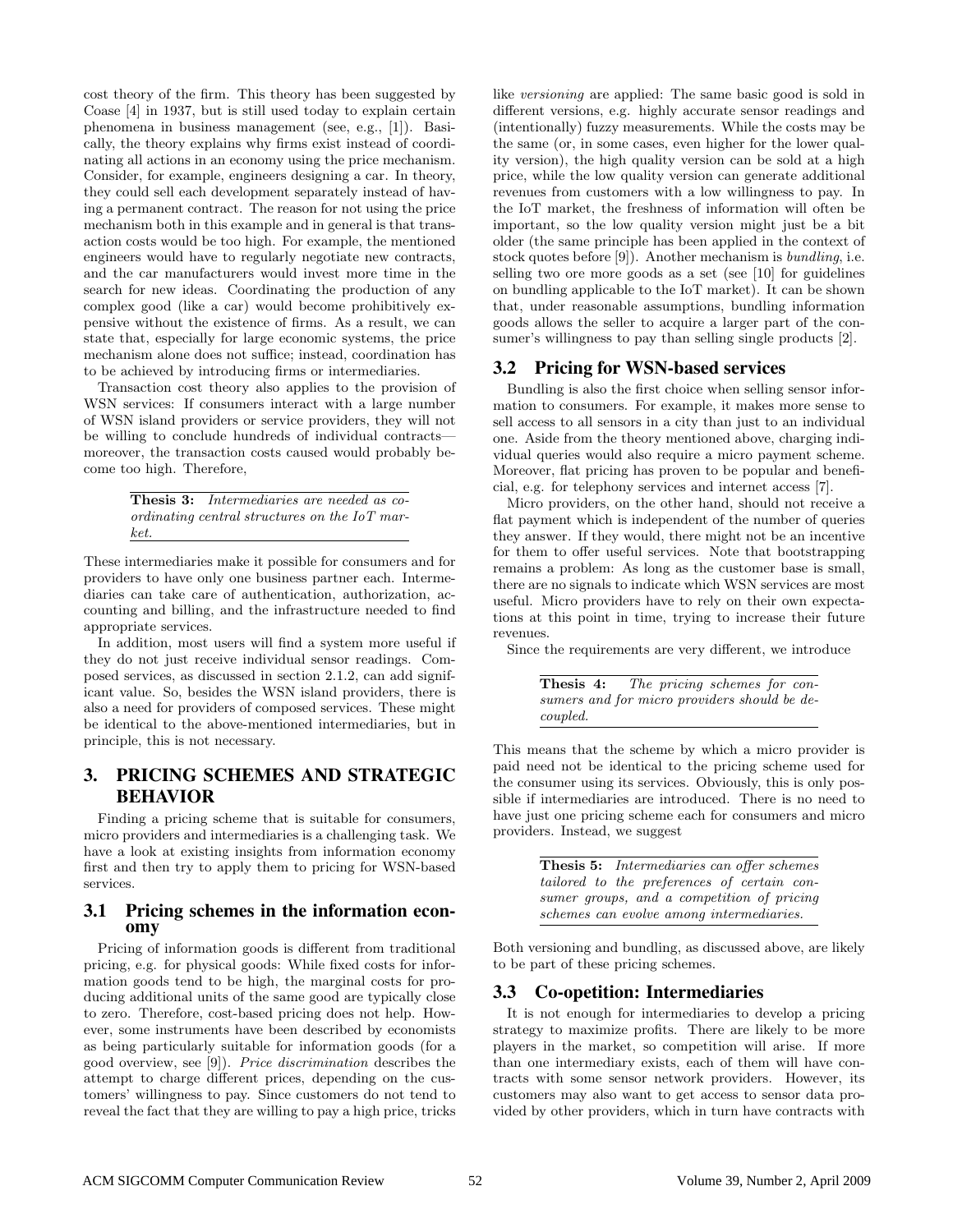other intermediaries. High-level composed services might also require simultaneous access to a large number of sensor network islands. So, just like in case of telecommunication providers, the consumers' utility can be increased by cooperation of the intermediaries. This way, customers of one intermediary can access sensor networks associated to other intermediaries. On the other hand, intermediaries are still competitors, so they will also try to differentiate their services. A similar situation occurs in case of fixed and mobile telephony providers. Economists refer to this as "co-opetition"; the topic has attracted some attention in economics [3], [5].

In summary, we propose

Thesis 6: Intermediaries have to cooperate to maximize the customer's utility (and, eventually, their own profits), while also trying to differentiate their services.

### 4. GETTING THERE: PENETRATION

Let us for the moment assume that the pervasive availability of WSNs and WSN-based services would be very useful, and that people would also be willing to pay for them. Still there is the classical chicken-and-egg problem—whether this can be solved will decide if an IoT market comes into existence at all: Currently, there are only few WSN islands available; where the sensor networks exist, they offer private services for closed user groups, which makes it difficult to compose useful services from different islands. But as long as there are no useful services, customers will not be willing to pay, which means there is little incentive for anyone to deploy additional WSN islands and to make them available to the public.

We therefore try to provide some insights concerning the bootstrapping of the IoT market.

#### 4.1 Market penetration

The diffusion of innovations has been described by Rogers [8] with an S-curve (logistical curve), with a small number of early adopters being the first to adopt a new technology. Only after the innovation has proven useful to them, it gets adopted by a large number of users. Once a high market penetration has been reached, the number of additional units sold goes down again. Besides this classical diffusion theory, network effects often play a prominent role in the information economy. Network effects occur when the utility of a good for a customer depends on the number of users of that product. For example, a fax machine is rather useless if you are the only person in the world that has one; but if there are millions of users, its utility rises, as documents can be easily exchanged with all these users (see, e.g., [9]).

A significant investment is needed to introduce an innovative product. Firstly, early adopters need to be convinced of the product's potential usefulness. Secondly, the product's utility is still very limited at this point in time if it depends on the number of adopters. Therefore, it may even make sense to give the product away for free until there are enough adopters to make it useful (while having a strategy in mind to introduce payments later, e.g. for additional services while sustaining a free base service). To make matters worse, generating useful IoT products depends on the cooperation of many parties, and the market to be penetrated does not even exist yet. In a way, the market itself is the first product that needs to be adopted.

#### *4.1.1 The cost perspective*

Two observations, however, indicate that an IoT market may have a more smooth penetration phase than other IT markets. Both contribute to low initial costs for the market. Firstly, the initial costs  $C$  of a world-wide IoT network are relatively low: large parts of the communication infrastructure are already available. Only the roll-out of the last meters for the WSN islands and their gateways is missing. In comparison, the costs of higher level service providers and intermediaries can be neglected, since they build on an existing infrastructure and do not need significant hardware investment. Secondly, these fixed costs are distributed over all micro-providers who intend to join the IoT service market. In other words,

> Thesis 7: the total cost of the IoT network is the sum of the costs  $c_i$  for the WSN islands to be connected:  $C = \sum c_i$ . The initial costs c<sup>i</sup> are borne by each micro-provider on its own.

Both the distribution of the costs over all micro-providers and the existence of an infrastructure may very much help reaching a critical mass in the penetration phase. On the other hand, from the perspective of the micro-provider, the IoT service market itself is likely to be a side issue. The motivation for deploying a WSN service lies elsewhere. In other words: A WSN island micro-provider who enters the IoT end-user service market will most probably have established its core-business (private service) with the WSN island roll-out.

#### *4.1.2 The value perspective*

Considering the costs alone, no business would exist in the world. Therefore, we also have to look at the value created by the IoT market.

Network effects occur in a situation in which the utility that users get from a technology depends on the number of other people using the technology. Note that the utility of sensor information services does not directly depend on the number of users (as it is the case for pure communication services). However, a feedback loop exists: The more information services there are, the higher the utility for users becomes. As a consequence, more users will actually use information services, possibly creating additional incentives for micro providers to offer their services.

For telecommunication networks, Metcalfe's law (cmp. [9]) describes the overall network value depending on the number of its users (or terminal devices): If the value of the network for each user of the network is proportional to the number of users  $n$ , then the total value of this network is proportional to  $n \cdot (n-1) = n^2 - n$  (where the term  $-n$  can be neglected anyway, this is not a precise mathematical law). Given the presence of (indirect) network effects also in the case of the Internet of Things, we can expect similar results. To be more concrete, we assume

• the utility for the consumers and, consequently, the number  $n$  of consumers to grow with the number of WSN islands,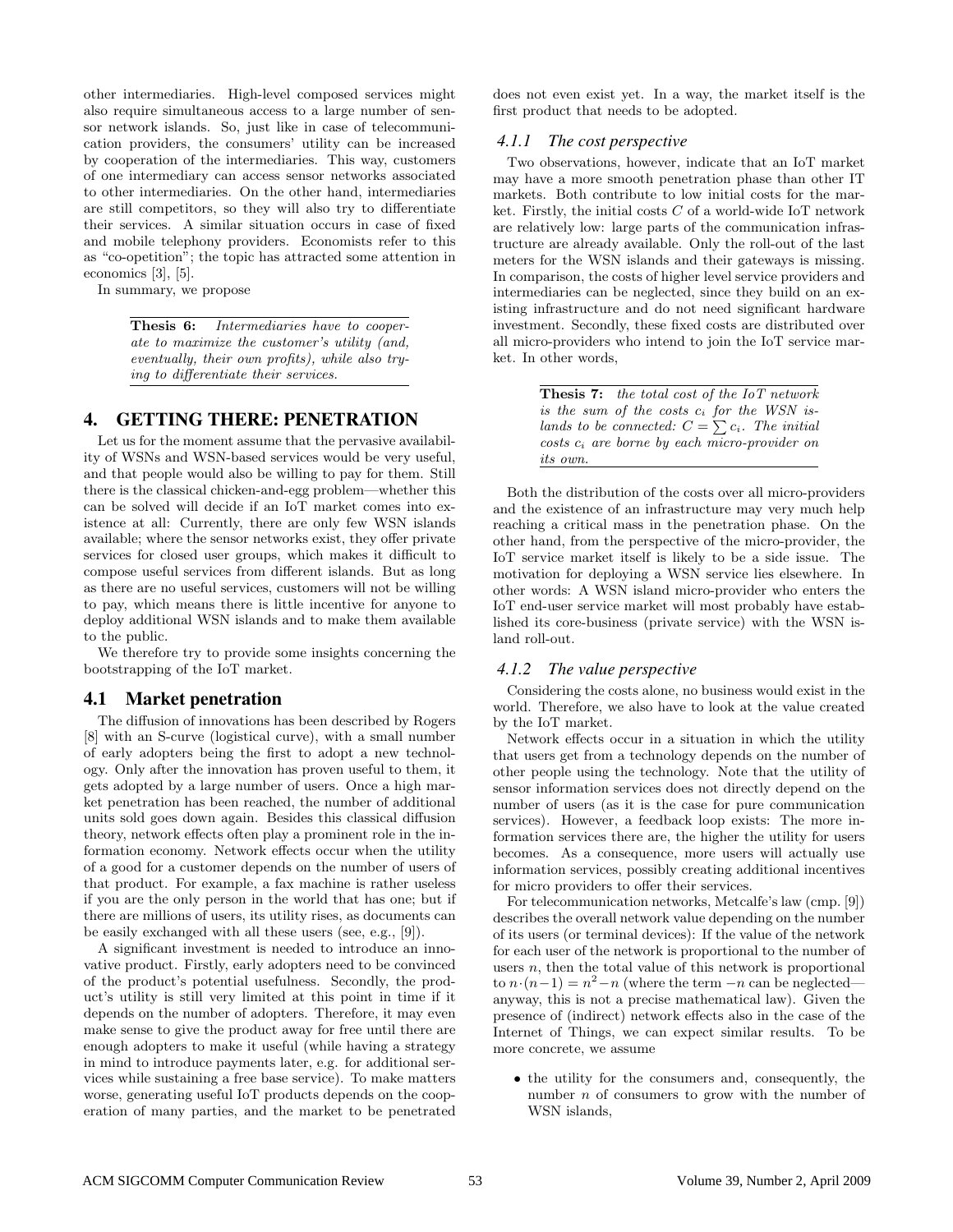• the number of WSN islands to grow with the number n of consumers.

While Metcalfe's law is based on the number of possible communication connections, the situation is more complex for the IoT market than in case of telecommunication networks: The Internet of Things is not mainly about communication between end users. Still, the positive feedback in both direction leads to

> Thesis 8: The value of the  $I$ oT market grows more than linearly with the number of consumers.

The existence of network effects, supports our assumption that intermediaries will come into existence: once a critical mass of WSN island micro-providers opens their services to the public, they will want to participate in order to get their share of the total value of the IoT market.

#### *4.1.3 The role of intermediaries*

Intermediaries are the gluing element for the IoT market. It is therefore foreseeable that an intermediary's share of the whole IoT market value, as described in thesis 8, will be by orders of magnitude larger than the one of a micro provider.

The above section contains good and bad news for the vision of a worldwide IoT market at the same time:

- 1. Intermediaries: An intermediary can join the market with almost no initial costs from his side and the reasonable expectation for highest revenue. Even the coexistence of others would not necessarily mean a reduction of revenue: increasing the size of the overall cake while reducing the shares of individuals might still result in larger pieces for all players.
- 2. Micro-providers: From a micro-provider's perspective, the expected profit (if any) is much lower: only for a sufficiently large number of consumers, the overall IoT market value (and, as a consequence, the micro provider's share) is sufficient to recover the costs.

So, the basic dilemma is that those who take the investment (WSN island micro-providers), at a first glance, only have moderate profit expectations. Intermediaries should be aware of this dilemma and may try to solve it:

> Thesis 9: Intermediaries should consider subsidizing micro providers to create an additional incentive for service provisioning and enable the intermediaries' business in the first place.

### *4.1.4 Protecting values*

Though profit expectations for micro providers are moderate, there is one point in favor of participation in the IoT markets. A fundamental rule of information technology does not hold anymore for IoT markets in its strict sense: In its general form, information delivered over a network in digital form shows the first-copy problem. Once the first copy of the digital information is produced, additional copies cost essentially nothing. The fact that information are costly to produce but cheap to reproduce (see also [9]) is not only true for the owner of the good but also useful for product piracy. Luckily, the digital information copy problem is fundamental different for the IoT market:

#### Thesis 10: For the IoT market, the copy problem of digital information is moderated.

Freshness and timely deliver data queried from a WSN are, to a large extent, as important as the raw data themselves. Copying and distribution of the received data by a non-owner of a WSN island (end-user or intermediary) will not necessarily affect the micro provider's business. Since a WSN island's answer to a query can change any time, the value of the query for an end-user is always the same and does not reduce once having requested the service. This holds particularly for fast changing information such as location information or event detection. If the service offers access to historical data, the situation gets similar to ordering digital books or songs. Here, the same customer will most likely not order the same good again.

Thesis 10 may be the convincing argument for a critical mass of micro-providers to provide their WSN islands to the public. The joining of intermediaries will then no longer pose a problem.

### 4.2 Bootstrapping the IoT market

Some strategies and principles allowing the IoT market to take off can be deducted from the observations stated above. Take the consumers as a starting point. Initially, they will see a system with very limited value for them. One way to still make them buy the product and get a sufficient number of consumers is to start with very low prices:

Thesis 11: Initial prices must be low.

Services might even be offered for free in this phase. A free base service might be offered to all customers who are micro providers at the same time, giving an additional incentive to provide services.

Obviously, offering low prices is not enough: The value of the product also has to be increased, meaning that as many information services as possible should be made available. They are based on sensor readings, which we expect to be made available by micro providers (as stated above). These micro providers can be helpful for the penetration, as the task of deploying WSNs on a large scale will not be manageable by a single provider alone. They should not be prevented from entering the market by high costs.

> Thesis 12: Low entry costs: The cost of deploying and integrating a sensor network into the system must be low.

Of course, sensor hardware has to be paid for, and largescale WSNs will cost a significant amount of money even though electronic equipment usually becomes cheaper over time. But the WSNs may be needed for their operator's own purposes, anyway. They might, for example, be deployed for home/facility monitoring, or intelligent transport systems. In these cases, making their information available for the IoT market is not the primary purpose, but an additional value that can be provided. However, the additional capabilities for the IoT market must come at virtually zero costs. In addition, being forced to complement a service in order to make it more interesting for IoT consumers would also increase costs. We therefore introduce what might be called the Wikipedia principle: